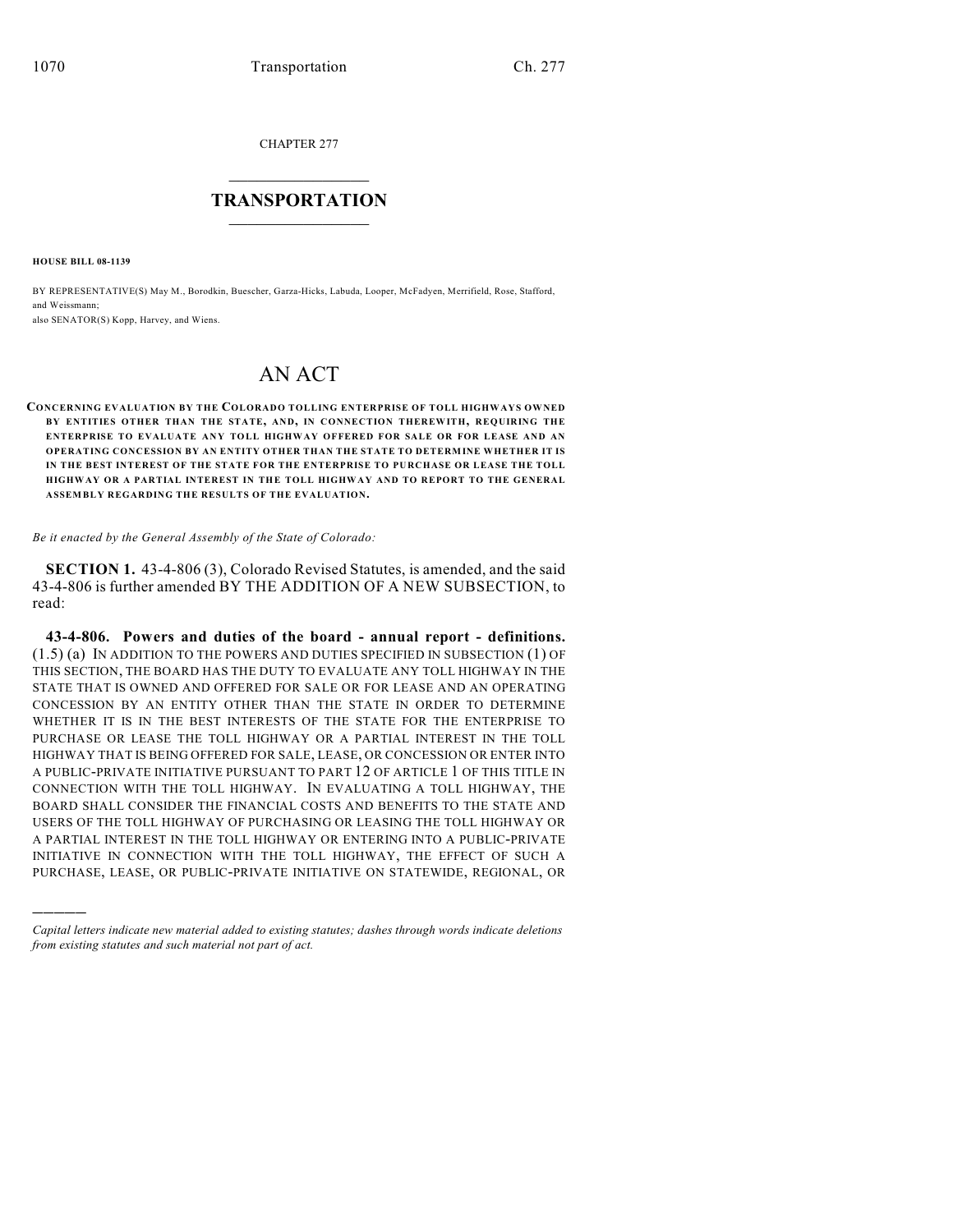## Ch. 277 Transportation 1071

LOCAL TRANSPORTATION PLANS PREVIOUSLY ADOPTED AND ON FUTURE TRANSPORTATION PLANNING, AND ANY OTHER FACTORS DEEMED SIGNIFICANT BY THE BOARD. IN CONSIDERING THE EFFECT ON REGIONAL OR LOCAL TRANSPORTATION PLANS, THE BOARD SHALL CONSULT WITH THE APPROPRIATE REGIONAL OR LOCAL TRANSPORTATION PLANNING AGENCY. SUBJECT TO CRITERIA, PROCEDURES, PROCESSES, AND RULES ESTABLISHED BY THE ENTITY OTHER THAN THE STATE OFFERING THE TOLL HIGHWAY FOR SALE OR FOR LEASE AND AN OPERATING CONCESSION INCLUDING, WITHOUT LIMITATION, PROVISIONS FOR REJECTING ALL BIDS OR PROPOSALS AND SHORT-LISTING BIDDERS AND PROPOSERS, AND WITHOUT ANY SPECIAL CONSIDERATION FOR EITHER PUBLIC OR PRIVATE SECTOR INTERESTS THAT MAY BID ON OR PROPOSE TO PURCHASE OR LEASE A TOLL HIGHWAY, THE BOARD MAY BID ON OR PROPOSE TO PURCHASE OR LEASE A TOLL HIGHWAY OR A PARTIAL INTEREST IN A TOLL HIGHWAY SO OFFERED WITHOUT CHANGE OR DELAY OF SUCH CRITERIA, PROCEDURES, PROCESSES, AND RULES OR MAY ENTER INTO A PUBLIC-PRIVATE INITIATIVE IN CONNECTION WITH A TOLL HIGHWAY AND MAY FINANCE ALL OR A PORTION OF THE PURCHASE OR LEASE OF A TOLL HIGHWAY OR A PUBLIC-PRIVATE INITIATIVE ENTERED INTO IN CONNECTION WITH A TOLL HIGHWAY BY ISSUING BONDS AS AUTHORIZED BY SECTION 43-4-807 IF THE BOARD DETERMINES THAT THE PURCHASE, LEASE, OR PUBLIC-PRIVATE INITIATIVE IS IN THE BEST INTERESTS OF THE STATE. FUNDING TO PERFORM A TOLL HIGHWAY EVALUATION SHALL BE PROVIDED BY THE DEPARTMENT AND MANAGED BY THE BOARD. AN ENTITY OTHER THAN THE STATE SHALL CONSIDER AND REPRESENT THE INTERESTS OF ITS CONSTITUENCY AT ALL TIMES DURING AND AFTER THE EVALUATION PROCESS CONDUCTED BY THE BOARD PURSUANT TO THIS SUBSECTION (1.5).

(b) FOR PURPOSES OF THIS SUBSECTION (1.5), "ENTITY OTHER THAN THE STATE" MEANS A PUBLIC HIGHWAY AUTHORITY CREATED PURSUANT TO SECTION 43-4-504, A REGIONAL TRANSPORTATION AUTHORITY CREATED PURSUANT TO SECTION 43-4-603, A TOLL ROAD OR TOLL HIGHWAY COMPANY FORMED PURSUANT TO SECTION 7-45-101,C.R.S., OR ANY OTHER NATURAL PERSON OR ENTITY OTHER THAN THE STATE OR A DEPARTMENT OR AGENCY OF THE STATE THAT MAY OWN A TOLL HIGHWAY.

(3) No later than February 15, 2003, and no later than February 15 of each year thereafter, the enterprise shall present a report to the committees of the house of representatives and the senate that have jurisdiction over transportation. The report shall include a summary of the enterprise's activities for the previous year, a statement of current toll rates and any expected changes, a summary of the status of any current toll projects, a statement of the enterprise's revenues and expenses, A SUMMARY OF THE RESULTS OF ANY EVALUATION OF A TOLL HIGHWAY CONDUCTED BY THE ENTERPRISE PURSUANT TO SUBSECTION (1.5) OF THIS SECTION, and any recommendations for statutory changes that the enterprise deems necessary or desirable. The committees shall review the report and may recommend legislation. The report shall be public and shall be available on the website of the department on or before January 15 of the year in which the report is presented.

**SECTION 2. Effective date.** This act shall take effect at 12:01 a.m. on the day following the expiration of the ninety-day period after final adjournment of the general assembly that is allowed for submitting a referendum petition pursuant to article V, section 1 (3) of the state constitution, (August 6, 2008, if adjournment sine